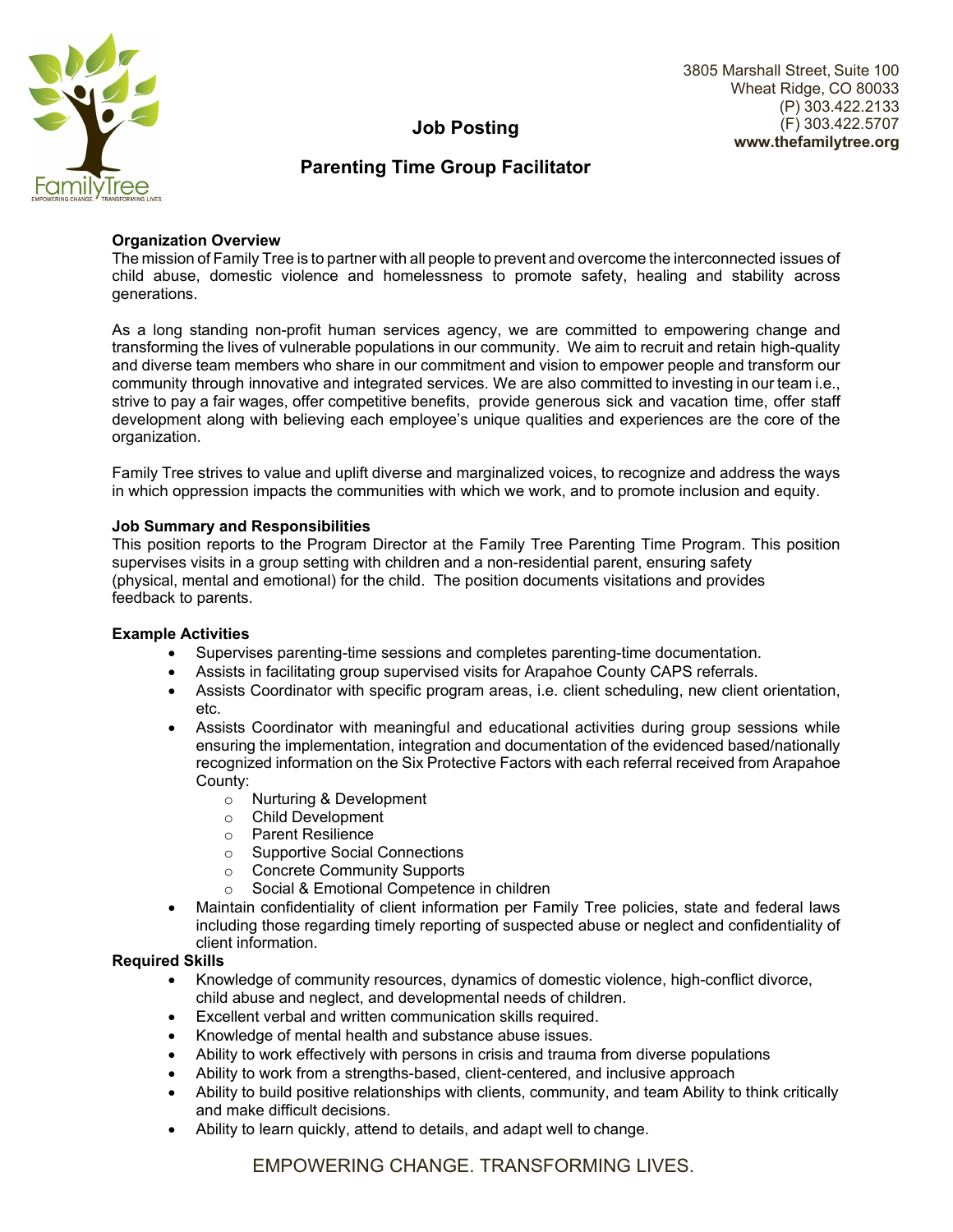Ability to use computer proficiently, including web-based database platforms including Office 365.

## **Preferred Education and Experience**

- Lived experience and/or professional experience working with vulnerable populations preferred
- Minimum of a Bachelor of Arts level of education in a Human Services related field of study (per contractual requirements.) Minimum of one-year related experience.

### **Job Details**

**Location:** Arapahoe County Department of Human Services building at 14980 E. Alameda Dr, Aurora **Program: Parenting Time Program** 

**Full/Part time Status:** Full-time

## **Hourly Pay Rate**: \$20.21-\$24.27

The base salary range represents the low and high end of Family Tree's hiring range for this position. Actual salaries will vary depending on factors including but not limited to range of experience, years of experience. The range listed is just one component of Family Tree's total compensation package for employees.

**Benefits:** Medical, dental, vision, supplemental insurance, retirement plan and retirement plan match, employer paid long-term disability, EAP, wellness program, paid sick and vacation time.

**Travel Requirements:** Minimal travel required around the Denver Metro area to attend off-site meetings. **Schedule:** Flexible working primarily Monday-Friday and may include some evening and weekend hours. **Working Conditions:** The office space for this position is located at the Arapahoe County Human Services building in Aurora. This position works with challenging situations and family dynamics and one must be prepared and willing to have difficult conversations with all populations, including persons in crisis.

#### **Equal Opportunities and Accommodations**

Family Tree is committed to building a workplace where inclusion is not only valued, but prioritized. We're proud to be an equal opportunity employer, seeking to create a welcoming and diverse environment. All qualified applicants will receive consideration for employment without regard to race, color, religion, gender, gender identity or expression, family status, marital status, sexual orientation, national origin, genetics, neuro-diversity, disability, age, or veteran status, or any other non-merit based or legally protected grounds.

Family Tree is committed to providing reasonable accommodations to qualified individuals with disabilities in the employment application process. To request an accommodation, please contact Human Resources at 303-403.5884, or by email at dberridge@thefamilytree.org

#### Fair Chance Hiring

We value diverse experiences, including those who have had prior contact with the criminal legal system. We are committed to providing individuals with criminal records a fair chance at employment.

For more information about Family Tree and other open positions please go to www.thefamilytree.org/careers.

To apply for this position or other positions please send your resume to hriobs@thefamilytree.org